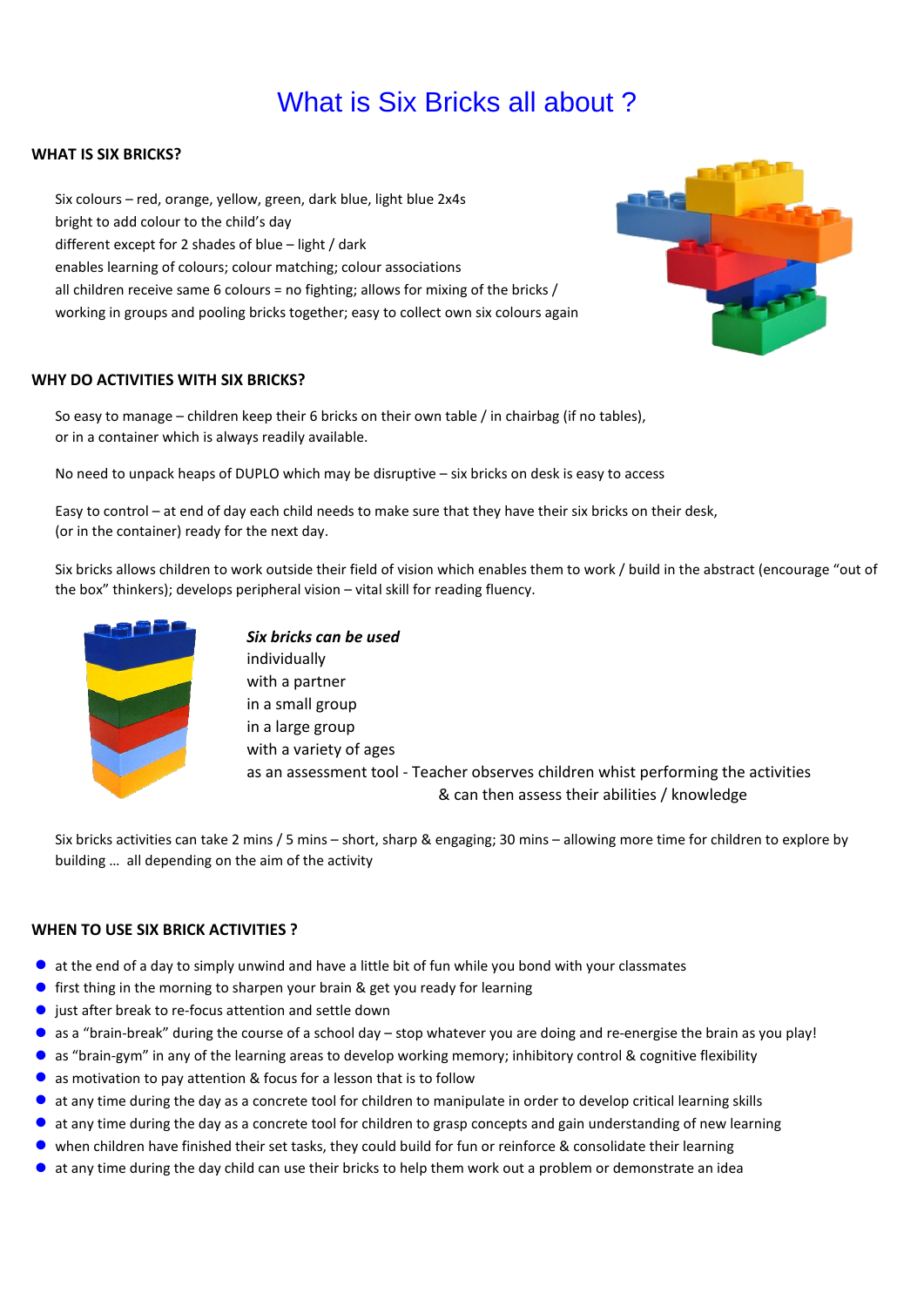# **ADVANTAGES OF USING SIX BRICK ACTIVITIES ?**

Once Six Bricks activities become a daily habit, a whole lot of reinforcement of learning takes place in a fun and playful way, which children need!

Children grow and develop at different rates – it is so easy to adapt Six Bricks activities to any child's level, thereby making the activities suitably challenging for all.

Six Bricks activities caters for different learning styles by using many different ways to teach – it caters for the visual learner; the auditory learner; the tactile learner.



Six Bricks allows for a variety of responses from children at different stages of development.

Each child has their own unique "time-table" – ready to learn according to his / her own maturation process – Teacher must respect this readiness factor which may or may not coincide with the rest of the children in the class. Activities with Six Bricks gives the children the opportunity to grasp concepts through concrete manipulation. In this way, the 3 Rs readiness skills can be practised and developed.

Children create & invent their own ideas & rules for games for new Six Bricks activities, making them in charge of their own learning.

Activities with Six Bricks allows children to make mistakes without feeling ashamed or embarrassed – enables the PROCESS to become important, not the result. Children can make mistakes and learn from their mistakes – improve; try out; experiment without the fear of "being wrong". In this way they become confident and adventurous and other ideas spark.

Teachers & parents should not ignore undesirable behaviour because a child is "going through a stage". Instead, they should seek to guide and direct the child in ways that enhance their overall growth – Six Bricks activities give plenty of opportunity to practise self-control through fun & games & play.

Children develop core learning skills through play. Six Bricks is an attempt to bring back that element of playful learning to the classroom and more specifically to the child's desk – because of the large number of children in any one class, there is little to no space for play and learning with manipulatives. Six Bricks on each child's desk creates the possibility for each child to build knowledge with their hands whilst manipulating the 3D brick, without needing too much space.

Six Bricks activities cater for the "whole child"; they have been organized into six developmental areas, yet each is integrated; activities are especially designed to cover all learning areas and developmental skills and in so doing, also develops the executive function of the brain – certain activities especially focus on developing working memory; cognitive flexibility & inhibitory control = learning for LIFE – develops self-control for adulthood.

Working with Six Bricks allows the Teacher the opportunity to observe the children while they are engaged in an activity or game. The Teacher can look for evidence of their social, emotional, physical & intellectual growth. It helps the teacher to see each child as an individual – watching & working with Six Bricks exposes how different each child is.

Six Bricks is a great tool for parents to use with their children at home when assisting them with skills development or homework. Teachers can run parent workshops to show the parents how to run the activities.

Six Bricks activities work well for special needs children – growth & development do not proceed "normally" for all children.



- Teachers can adapt Six Bricks activities to teach them one-on-one.
- **2.** *Children who are gifted* also require attention.

Their exceptional abilities must be challenged and stimulated - can be scaled up to do this.

Teachers using Six Bricks activities change the way they teach – they realise that children can direct their own learning; the Teacher takes a step back from being the main focus and the child becomes important.

Six Bricks activities supports the curriculum.